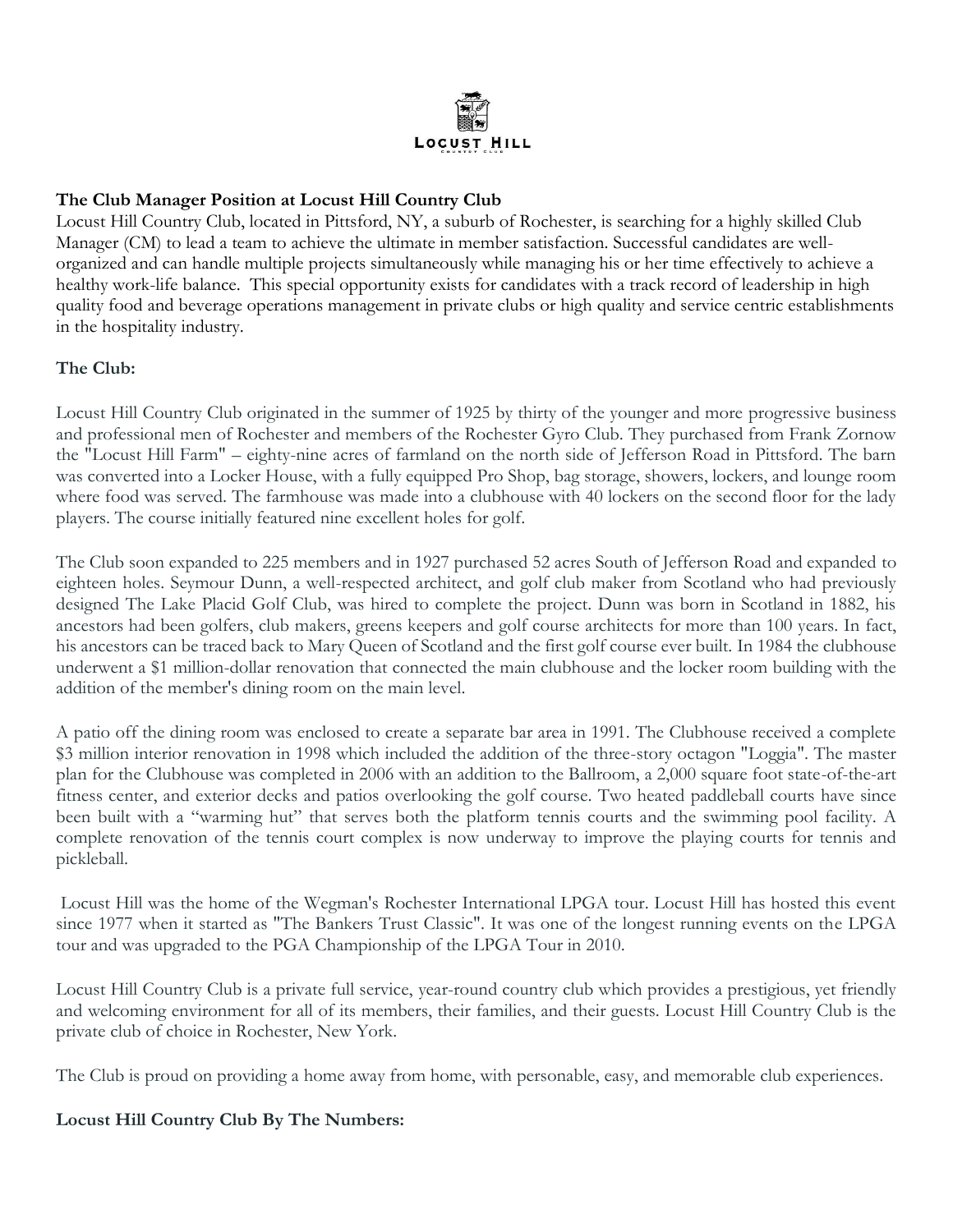- **60,000 square foot clubhouse**
- **18-hole championship golf course and practice facilities, including a driving range that was completely redone earlier in 2022 and an all-season training center**
- **15,000 rounds of golf**
- **2,000 square foot health and wellness center**
- **2 hard surface tennis courts and 2 pickleball courts**
- **2 heated platform tennis courts**
- **An Olympic size swimming pool facility**
- **8,000 square foot ballroom in addition to 3 private rooms**
- **Approaching \$2M in food and beverage revenue FY22**
- **Dining venues**
	- o **Member Bar**
	- o **Dining Room**
	- o **Loggia**
	- o **Patio Grille**
	- o **Pool Snack Shop**
	- o **Beverage Car(s)**

#### **The Position Description:**

Locust Hill Country Club is a traditional, yet dynamic, progressive organization and the CM role is critical to the Club's overall success and commitment to relevancy with programming, services, activities, and service execution. The CM is the primary coordinator of food and beverage budgeting, hiring, training, orientations, and teammate "culturalization," and supervision of employees, as well as with pool operations, youth programming, housekeeping, and locker room services. Knowledge of Tennis, Paddle Tennis and Pool programming is beneficial. He/she will therefore be applying relevant and necessary marketing techniques to drive member usage of food and beverage and clubhouse operations along with assuring member and guest needs and desires are consistently met and often exceeded. Club member and guest satisfaction and enjoyment of the high-quality service experience at Locust Hill are primary drivers to its overall success.

The CM, as a strong and highly visible and respectful presence with the membership, must be an exceptional communicator, have excellent personal interactive skills and the maturity to know how to make members and guests feel that they are consistently being taken care of. Further, he/she must be able to communicate these expectations to a diverse staff and positively motivate them to understand and execute to those expectations.

The Locust Hill community represents a varied demographic and age range, and the CM is the key influence to ensure that these groups are engaged from a food and beverage programming, activities, servicing and experience perspective. Members are exceptionally social and active and are trending younger with more family involvement. The CM must be intuitively engaged and in tune with this very family-centric, fiscally responsible environment. Membership satisfaction in the areas of responsibility for the CM must consistently exceed expectations and is integral to its success.

The CM role has responsibility for the following positions:

Assistant Club Manager, Food & Beverage Manager, Bar & Dining Room staff, Catering Sales Manager, Executive Chef, Accounting Manager, Administrative Assistant, Locker Room Attendants, Housekeeping Staff, Pool Director, Wait Staff, Food Runners, Bartenders, and any temporary employees working in the Clubhouse.

The CM also works with the golf professional and golf course superintendent concerning cooperative efforts surrounding planning, scheduling, and implementing special events and Club functions. The position reports to the Club President and the Management Committee.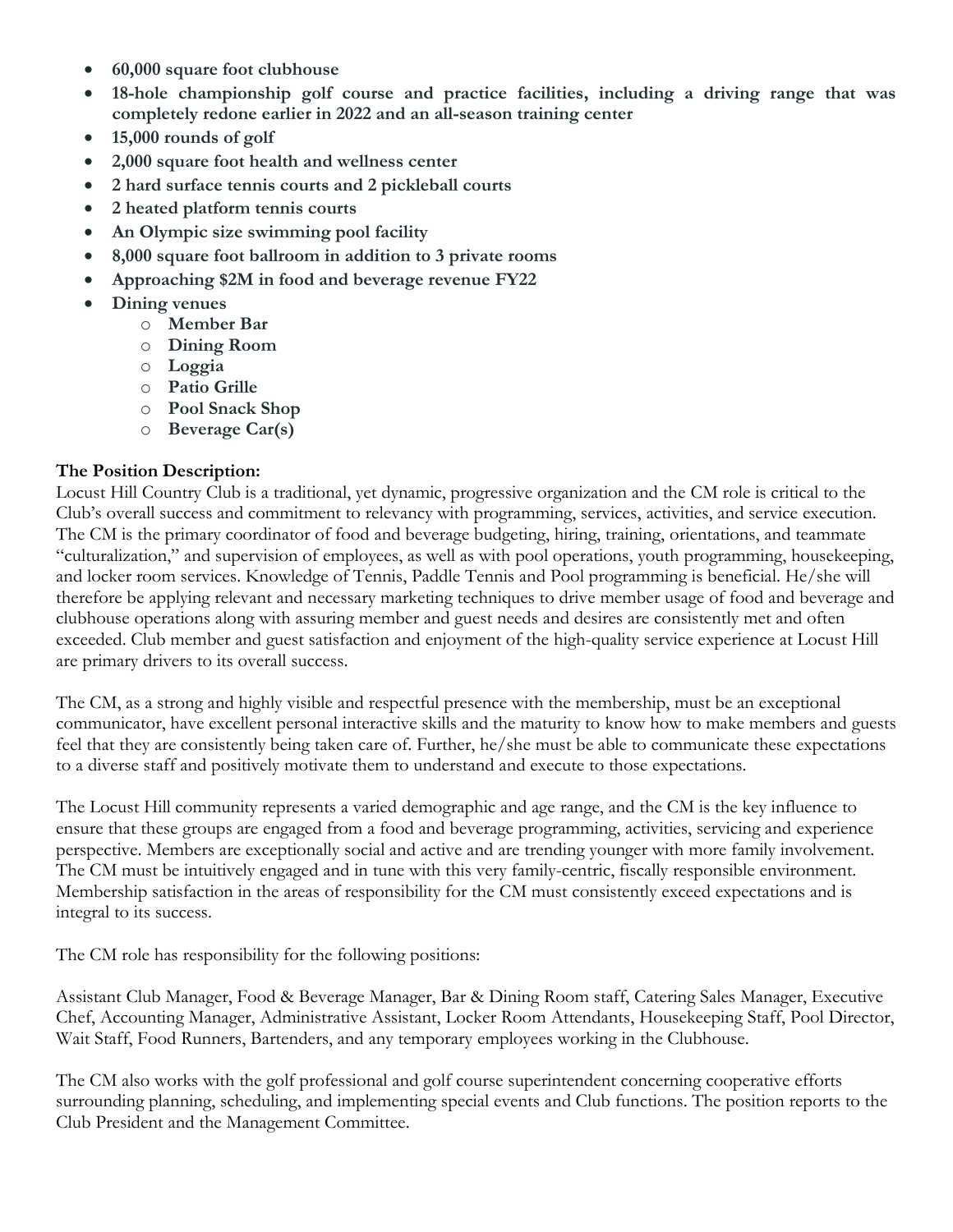## **Summary**

*Ultimately, the Club Manager is the 'face' of the LHCC clubhouse* and is expected to ensure that the best interests of the membership are maintained and enhanced through his/her leadership, which must be one of natural positive engagement, a strong and high level of communicative style, and having an infectious enthusiasm for the role he/she has assumed. Of extreme importance is the development and motivation of a team of employees, leading to what are generally considered are considered a high level of membership service and satisfaction.

# **Performance Metrics**

- Membership satisfaction.
- Employee performance evaluations and satisfaction.
- Financial performance.

#### **Candidate Qualifications, Characteristics and Desired Traits The preferred candidate:**

- Is a passionate leader with strong food and beverage credentials and a proven track record of providing a high level of services in a private club setting or any other hospitality establishment, with a personality that is commensurately appropriate for the Locust Hill Country Club culture.
- Is a highly motivated individual who is confident in his or her abilities and yet humble in personality; a person who can share the credit with their staff for achievements made as well as take responsibility when standards are not met.
- Has a positive attitude and is professional in nature with a high degree of integrity, strong work ethic, and can handle a fast paced, high-energy environment. record of developing strong and upwardly successful employees and direct reports
- Is a confident, proactive team builder who has a history of attracting, developing and retaining high performance staff.
- Has an intuitive style resulting in a sincere and visibly engaged presence with members, guests and staff; a truly engaging "people person."
- Has a fundamental understanding of what constitutes a "premier club experience" and the proven ability to execute to that level.
- Is a proven food and beverage leader who can manage his or her time and establish priorities, to which to which he or she is accountable to execute against.
- Has a verifiable track record of successfully leading and growing a dynamic food and beverage program and clubhouse operations including building revenues, controlling costs, and meeting or exceeding planned and budgeted bottom line goals and objectives.
- Has a thorough knowledge of *a la carte* dining and banquet services, training and service standards and processes as well as strong and verifiable skills in developing and growing catering sales.
- Has the abilities and skills to attract and retain membership through proficient marketing and strategic planning efforts.

# **Traits, Skills, and Competencies**

- Strong management skills with verifiable strengths in self-starting leadership, financial performance, and people skills. Concentration on monthly management of revenue vs. expenses.
- Exceptional membership development and retainment skills implementing creative programming efforts that align with the club's current and future membership goals.
- Exceptionally strong food and beverage credentials, and most importantly, the ability to consistently define and achieve goals and objectives. Proven and verifiable leadership qualities with demonstrated ability to direct, coordinate and control all facets of an active food and beverage operation with revenues approaching \$2 million.
- Able to manage and administer the club's technology and marketing platforms such as Monday.com, Northstar/website, and Canva. Also, able to manage and administer the club's relationship with third party